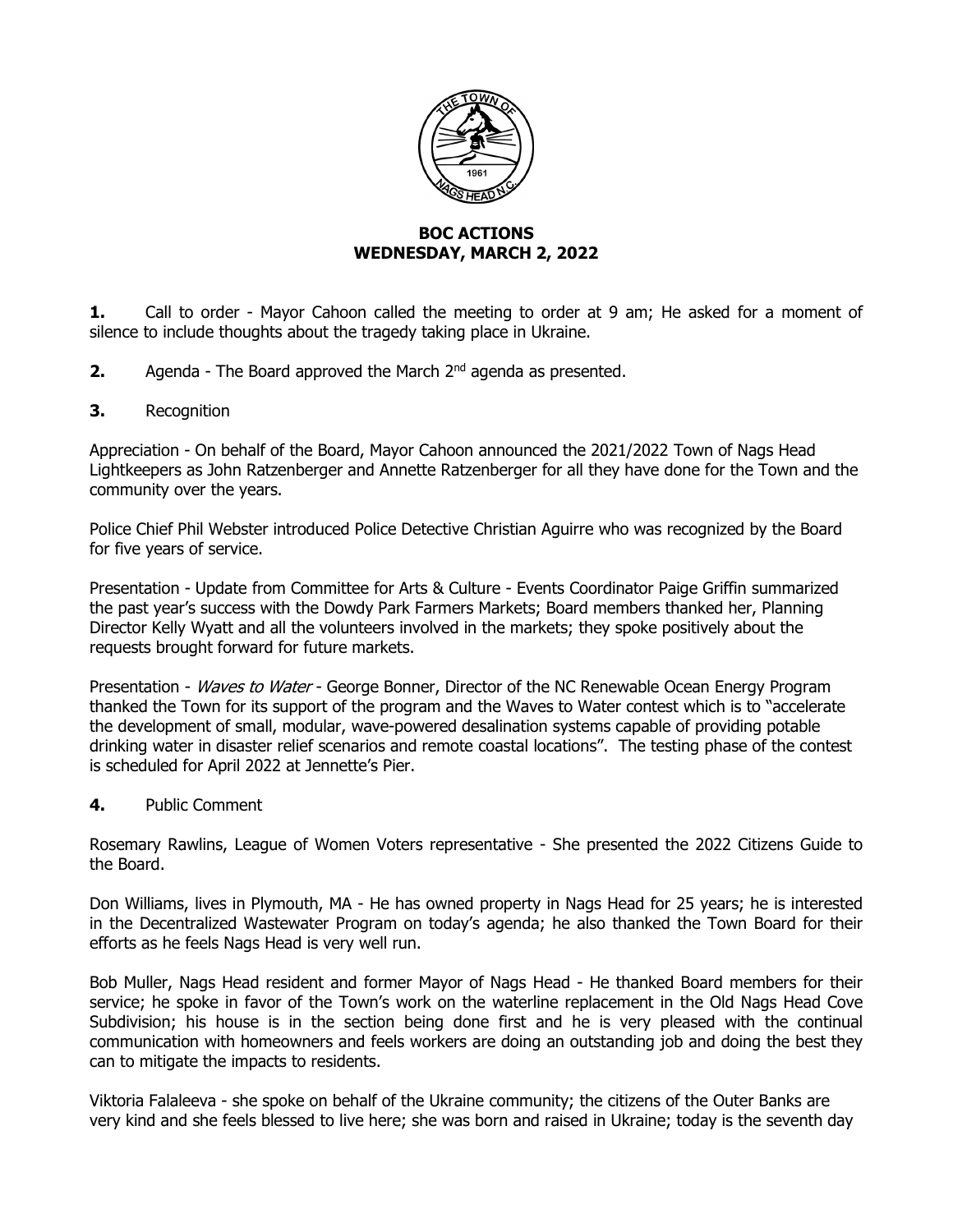of war in Ukraine; her family is unable to escape right now; she asked for help for our global neighbors, many of whom have families in this area. Mayor Cahoon asked Ms. Falaleeva to provide contact info to the Town Clerk for dissemination.

**5.** Consent Agenda - The Consent Agenda was approved as presented and consisted of the following:

Consideration of Budget Amendment #9 to FY 21/22 Budget Consideration of Tax Adjustment Report Consideration of Tax Delinquent List to be advertised Approval of minutes Update to Consolidated Fee Schedule Consideration of three financing resolutions for FY 21/22 vehicles and equipment Dark Fiber Lease Renewal for Town of Nags Head (MCNC)

Request for Public Hearing - to consider rezoning the property located at 2110 S Pond Avenue (Nags Head Water Plant) from SED-80, Special Environmental District, to C-3, Commercial Services in advance of the design process for the Public Services Master Plan

**6.** Public Hearing - to consider a text amendment to the Flood Damage Prevention Ordinance to address an inconsistency in the application of the Regulatory Flood Protection Elevation (RFPE) based upon a property's location east or west of NC 12 in the vicinity south of the Nags Head Village Beach Club where NC 12 shifts westward - the Board passed a motion to adopt the text amendment and the consistency statement as presented.

**7.** Planning Director - Planning Director Kelly Wyatt presented an update of the Planning and Development Department activities for the past month. The location of the turtle sensitive lights are to be broadcast so that citizens can view the installed lighting.

**8.** Resolution and Site Plan for Epstein Beach Access - The Board passed a motion to approve the Epstein Street Public Access Bath House site plan as presented - and passed a second motion to adopt the resolution authorizing the Town Manager to enter into a contract with the NC Dept of Environmental Quality Division of Coastal Management for a public access grant for Epstein Beach Access as presented.

**9.** Presentation of Decentralized Wastewater Management Plan - Environmental Planner Kylie Shephard introduced Holly Miller of Tetra Tech who presented an update of the Decentralized Wastewater Management Plan - Bob Muller was also present and spoke as a member of the advisory committee; Tetra Tech has reviewed every aspect of the program and provided valuable recommendations to include requests to help grow and expand the inspection and pumping program. Board members were pleased to learn of interest by other governments and that the Town's program can be a model for other towns.

**10.** Discussion of possible expansion of Vegetative Sprigging Grant Program to address wind-blown sand - Board members spoke in favor of the program as presented by Senior Environmental Planner Kate Jones; they would like to see bales of hay incorporated as well; Mayor Cahoon would like to see the hay bales stacked so that there is better accretion of sand around/behind them – to increase their effect. Comr. Renée Cahoon suggested contacting the Town of Emerald Isle as they utilize bay hales also.

11. Committee reports from Board members

Comr. Sanders – the Estuarine Shoreline Management Plan Committee meets Monday, March  $7<sup>th</sup>$ .

Comr. Brinkley – the Jennette's Pier Advisory Committee has met; October 2021 was the best October visitation they have had; Wind turbines will be installed in March 2022; The graphic panels on the pier